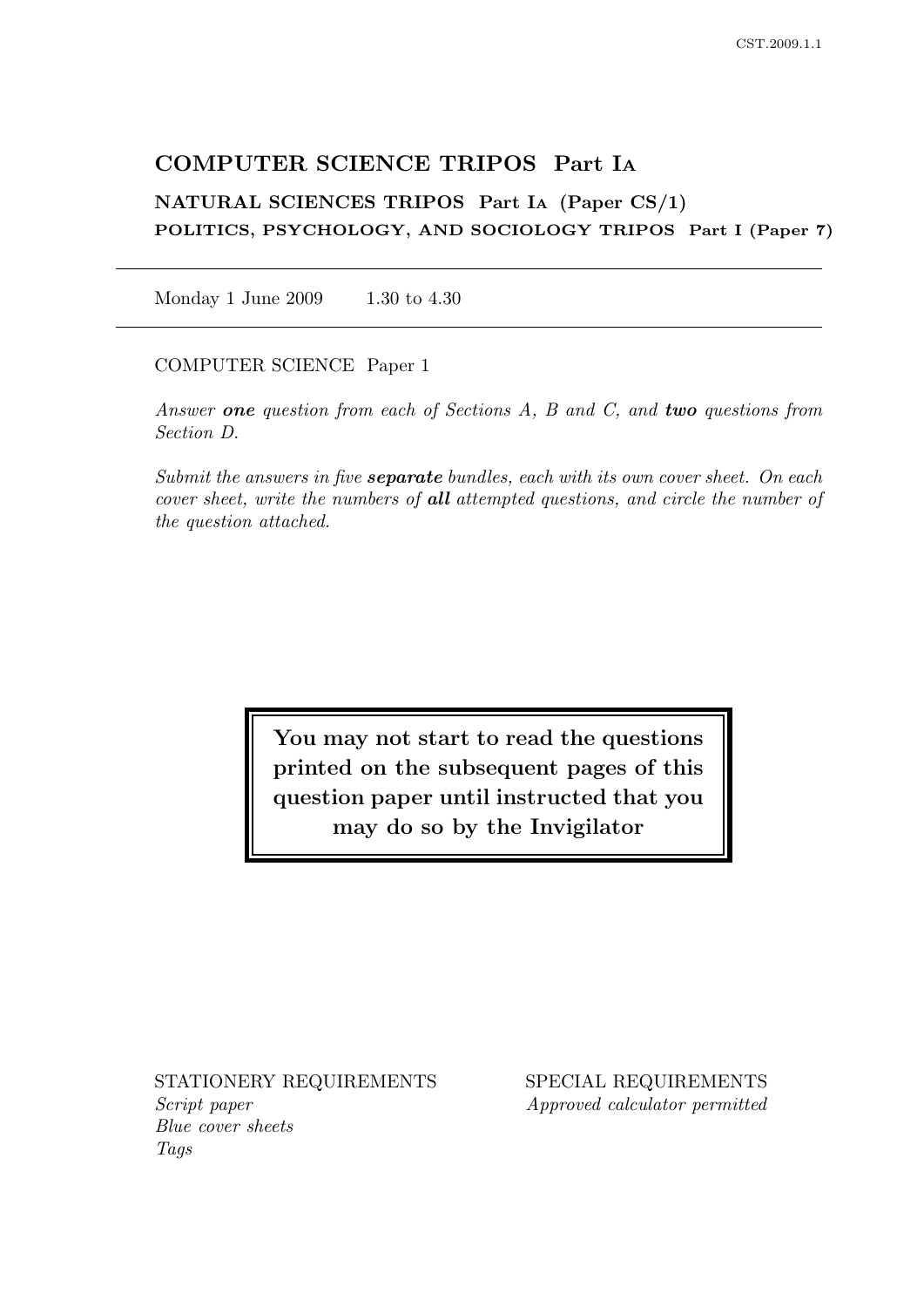## SECTION A

### 1 Foundations of Computer Science

- (a) The polymorphic curried function delFirst takes two arguments, a predicate (Boolean-valued function) p and a list xs. It returns a list identical to xs except that the first element satisfying p is omitted; if no such element exists, then it raises an exception. Code this function in ML. [4 marks]
- $(b)$  Use the function delFirst to express the polymorphic function delFirstElt. where delFirstElt x xs returns a list identical to xs except that it omits the first occurrence of **x**. [2 marks]
- (c) Carefully explain the polymorphic types of these two functions, paying particular attention to currying and equality. [4 marks]
- (d) A list ys is a *permutation* of another list  $xs$  if ys is obtained by rearranging the elements of  $\mathbf{x}s$ . For example, [2,1,2,1] is a permutation of [2,2,1,1]. Code an ML function to determine whether one list is a permutation of another. [4 marks]
- (e) A list ys is a generalised permutation of xs if ys is obtained by rearranging the elements of xs, where one element of xs is specially treated: it may appear any number of times (including zero) in ys. For example, [1,2,1] is a generalised permutation of  $[1,2]$  but  $[1,2,2,1]$  is not because two elements  $(1 \text{ and } 2)$  appear the wrong number of times in it. Code an ML function to determine whether one list is a generalised permutation of another. [6 marks]

All ML code must be explained clearly.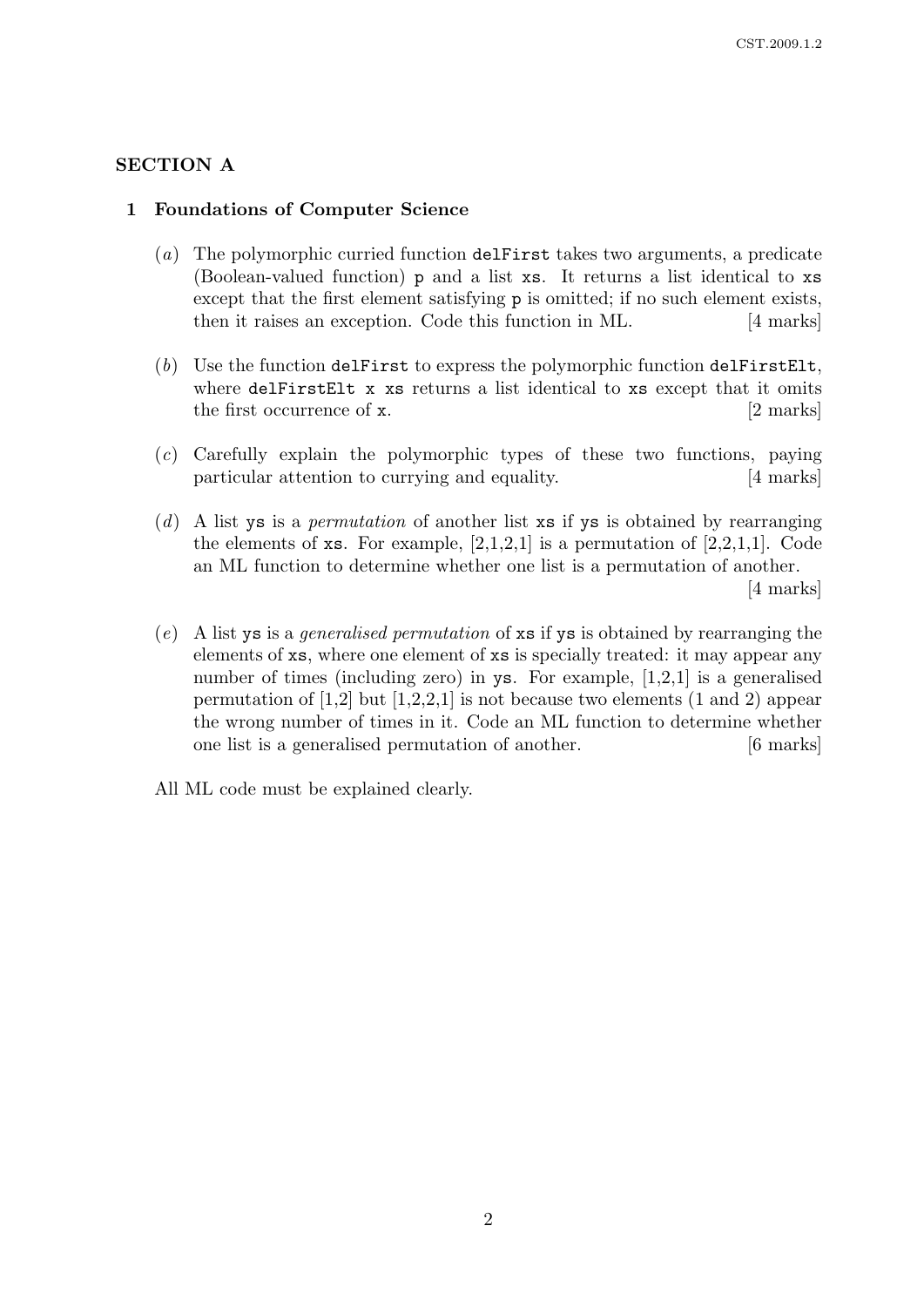### 2 Foundations of Computer Science

- (a) Write brief notes on top–down merge sort, contrasting it with insertion sort. State its worst-case and average-case complexity, with brief justification. (There is no need to present ML code.) [5 marks]
- (b) Write brief notes on preorder, inorder and postorder tree traversal. Present efficient code for one of them and state, with justification, its worst-case complexity.  $|5 \text{ marks}|$
- (c) The binary search tree  $t_1$  is superseded by  $t_2$  provided every (key, value) entry in  $t_1$  is also present in  $t_2$ . Code an ML function to determine whether one binary search tree is superseded by another. Express its cost in terms of  $n_1$ and  $n_2$ , the numbers of entries in  $t_1$  and  $t_2$ , respectively. For full credit, the worst-case cost should be no worse than  $O(n_1 + n_2)$ . [10 marks]

All code must be explained clearly. You may assume that any necessary ML data structures or functions are available.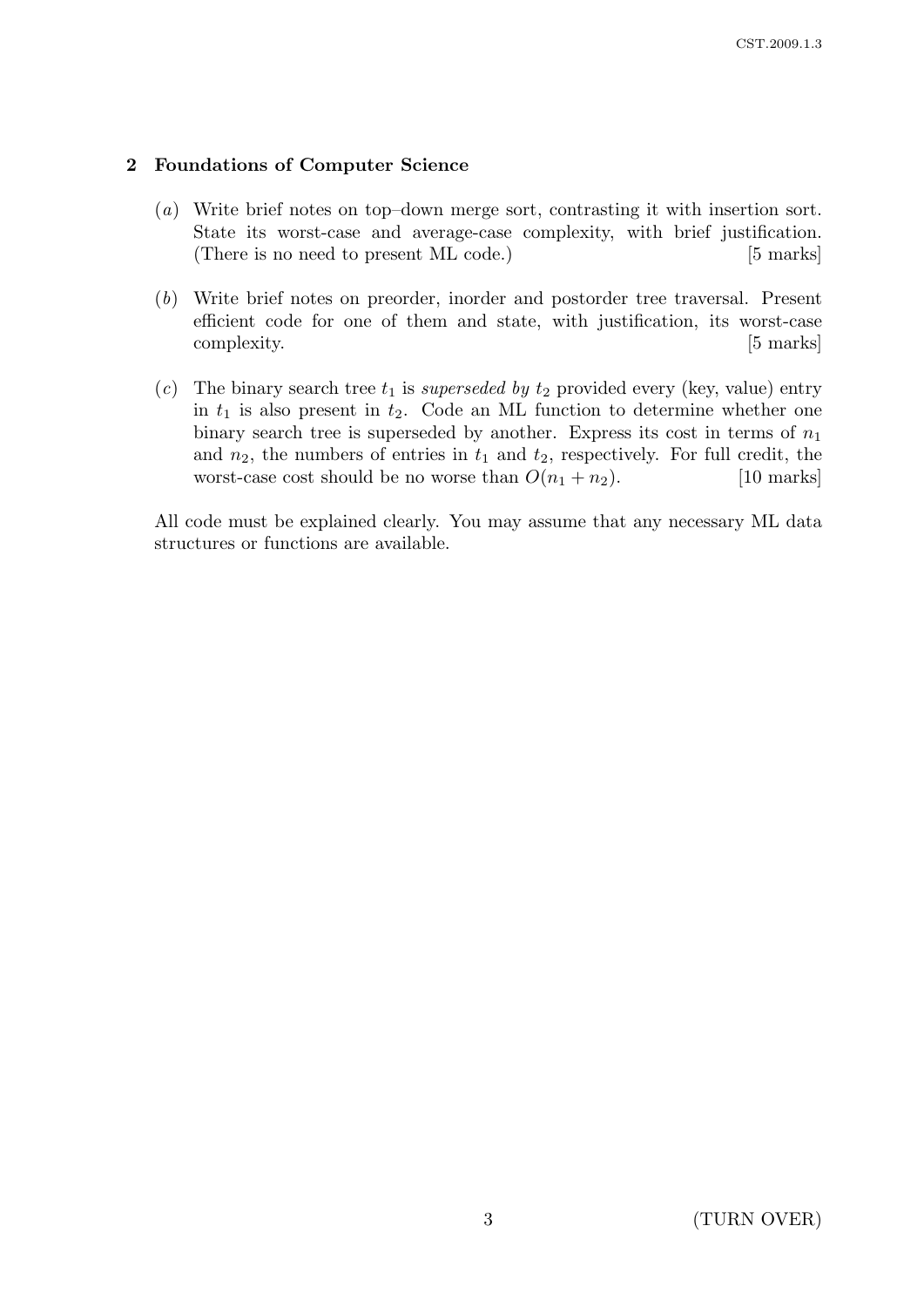### SECTION B

#### 3 Discrete Mathematics I

- (a) State the structured-proof rules for implication introduction and disjunction elimination. [3 marks]
- (b) Give either a structured proof or a counterexample for each of the following.

$$
(i) \quad ((P \Rightarrow Q) \vee (P \Rightarrow R)) \Rightarrow (P \Rightarrow (Q \vee R))
$$

(ii)  $((P \wedge Q) \Rightarrow R) \Rightarrow ((P \Rightarrow R) \wedge (Q \Rightarrow R))$ 

[8 marks]

For a set of sets A, write  $\bigcup A$  for the set  $\{x \mid \exists X \in A.x \in X\}$ . For a non-empty set of sets A, write  $\bigcap A$  for the set  $\{x \mid \forall X \in A \ldots \in X\}.$ 

- (c) Suppose  $A \subseteq \mathcal{P}(X)$  and  $B \subseteq \mathcal{P}(X)$ . Prove or give a counterexample for each of the following.
	- (i) If  $\bigcup A$  and  $\bigcup B$  are disjoint, then A and B are disjoint.
	- (*ii*) If A and B are disjoint then  $\bigcup A$  and  $\bigcup B$  are disjoint.
	- (*iii*) If A and B are non-empty and  $\forall X \in A.\forall Y \in B.X \subseteq Y$  then  $\bigcup A \subseteq \bigcap B$ .

[9 marks]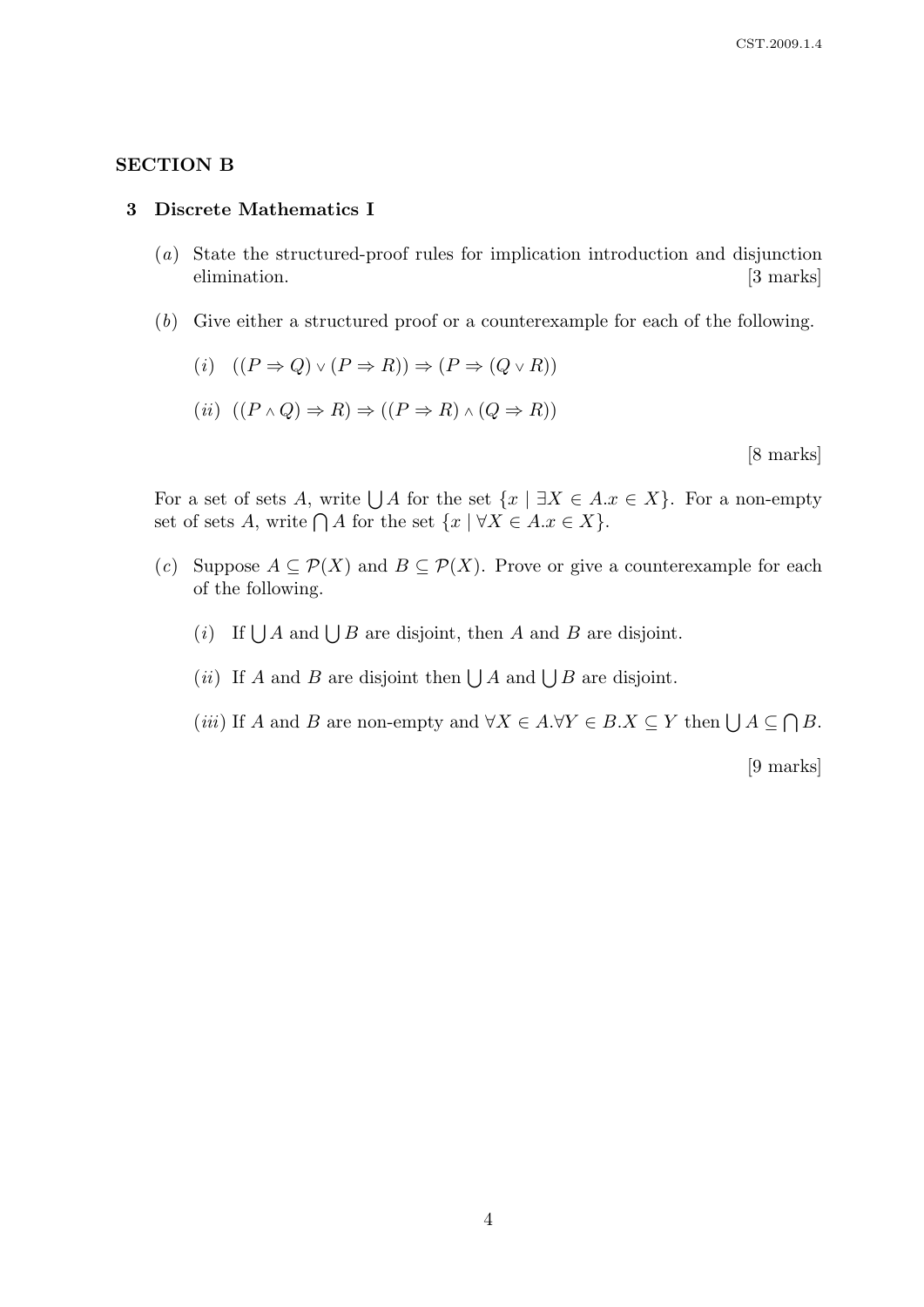### 4 Discrete Mathematics I

- (a) Define what it means for a relation  $R \subseteq A \times A$  to be:
	- $(i)$  irreflexive [1 mark]
	- $(ii)$  symmetric [1 mark]
	- $(iii)$  antisymmetric [1 mark]
- $(b)$  Define a non-trivial irreflexive symmetric relation R over the set of natural numbers, showing why it has those properties. [3 marks]
- $(c)$  If A is a finite set with n elements, how many distinct irreflexive symmetric relations over  $A$  are there? [3 marks]
- (d) If A is a finite set with n elements, how many distinct relations that are symmetric and antisymmetric over A are there? [3 marks]
- $(e)$  Suppose R and S are irreflexive symmetric relations over A. For each of the following relations, either prove that they are irreflexive and symmetric or give a counterexample.
	- $(i)$   $R \cup S$
	- $(ii)$   $R; S$
	- $(iii)$  the relation  $Q$  defined to be

 $\{(X,Y) \mid X \subseteq A \land Y \subseteq A \land \forall x \in X. \forall y \in Y.(x,y) \in R\}$ 

[8 marks]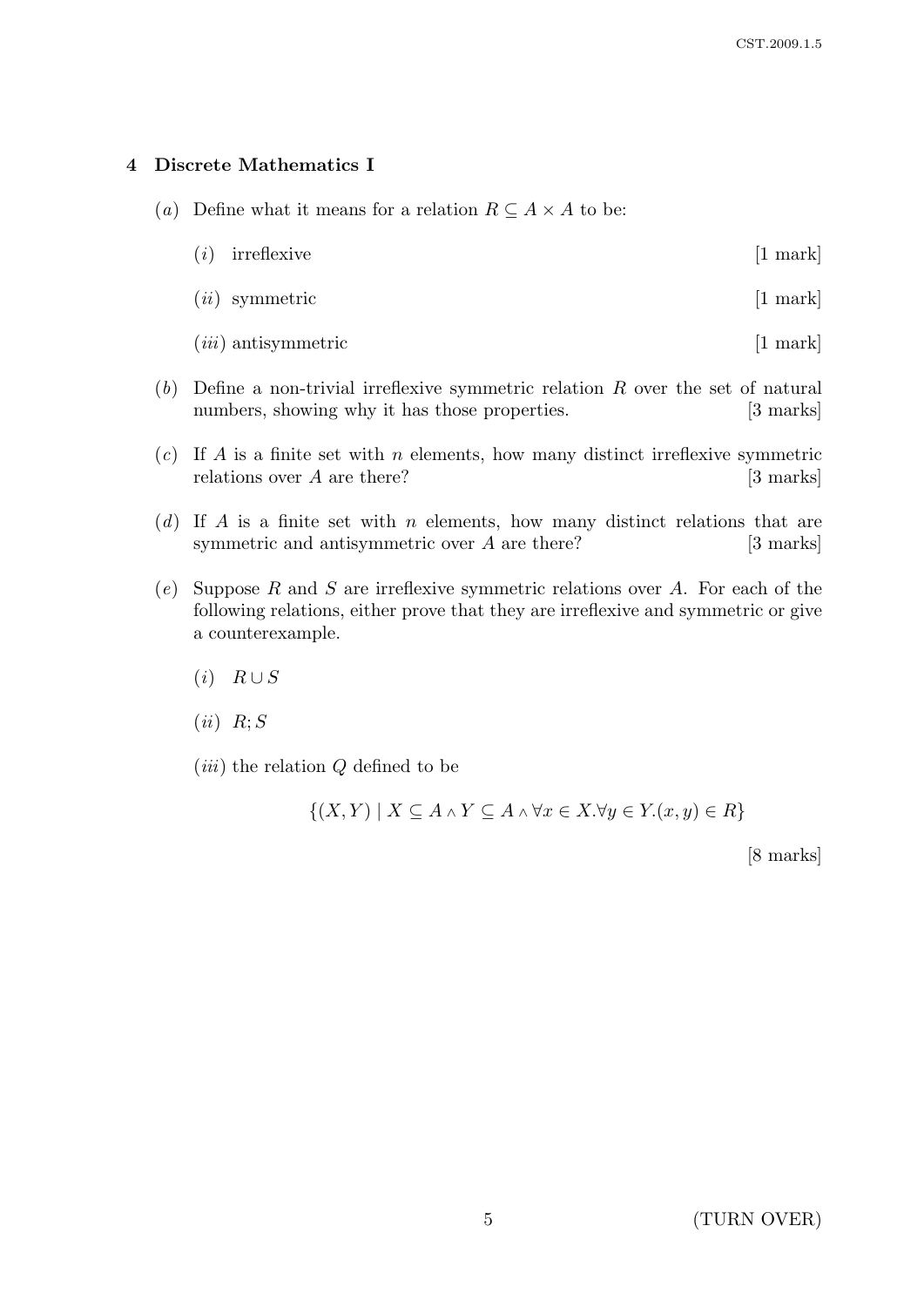## SECTION C

#### 5 Algorithms I

- (a) State the five invariants of Red–Black Trees and briefly explain the advantages and disadvantages of Red–Black Trees over Binary Search Trees. [4 marks]
- (b) For each of the possible types of  $2-3-4$ -tree nodes, draw an isomorphic node cluster made of Red–Black nodes. The node clusters you produce must have the same number of keys and external links as the 2–3–4 nodes they replace and they must respect all the Red–Black tree rules when composed with other node clusters. [3 marks]
- $(c)$  What are the minimum and maximum possible number of nodes of a Red– Black tree with black-height h? Justify your answer. [4 marks]
- (d) Explain, with clear pictures, what a "rotation" operation is, in the context of Binary Search Trees. [2 marks]
- (e) Give a procedure for reshaping an arbitrary n-node Binary Search Tree containing n distinct keys into any other arbitrary Binary Search Tree with the same keys. [7 marks]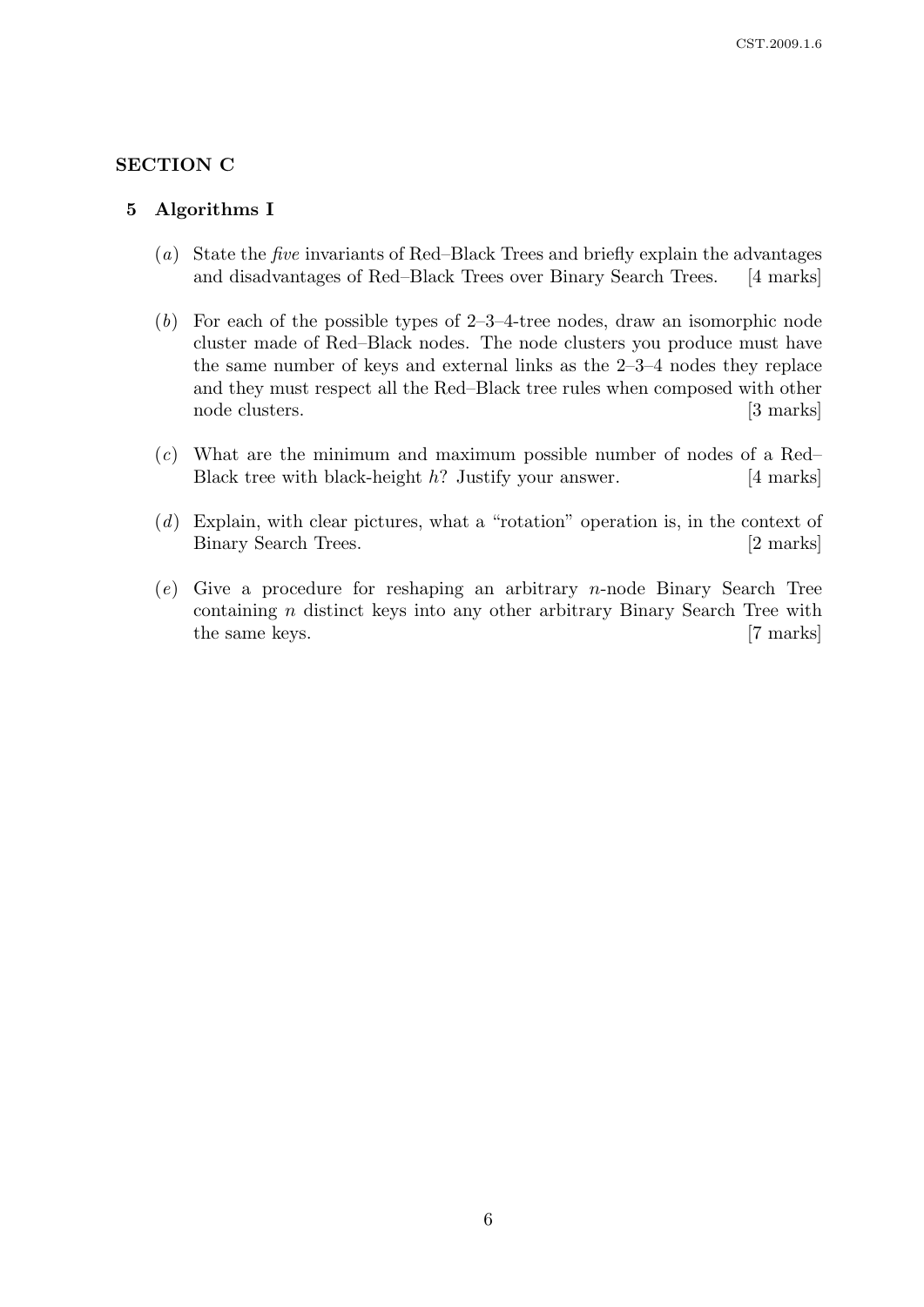## 6 Algorithms I

- (a) State the defining properties of a min-heap. Show how to convert between the tree and the (zero-based) array representation of a min-heap. [3 marks]
- (b) "An array sorted in ascending order is always a min-heap." True or false? If false, offer a counter-example; otherwise, prove the correctness of this statement with respect to the defining properties of a min-heap you listed in response to part  $(a)$ . [3 marks]
- $(c)$  The array

A I E R P M S N L

is not a min-heap. Why? Redraw it as a binary tree and turn it into a heap using the  $O(n)$  heapify() procedure normally used as part of heapsort. Draw the intermediate stages as you go along and add any necessary explanations so that a reader can follow what you are doing and why. [4 marks]

- (d) Perform extractMin() on the min-heap you produced in part  $(c)$ . As before, draw the intermediate stages and add explanations as necessary. [3 marks]
- (e) What is the asymptotic running time of the heapsort algorithm on an array of length n that is already sorted in ascending order? Justify your answer.

[3 marks]

 $(f)$  What is the asymptotic running time of the heapsort algorithm on an array of length n that is already sorted in descending order? Justify your answer.

[4 marks]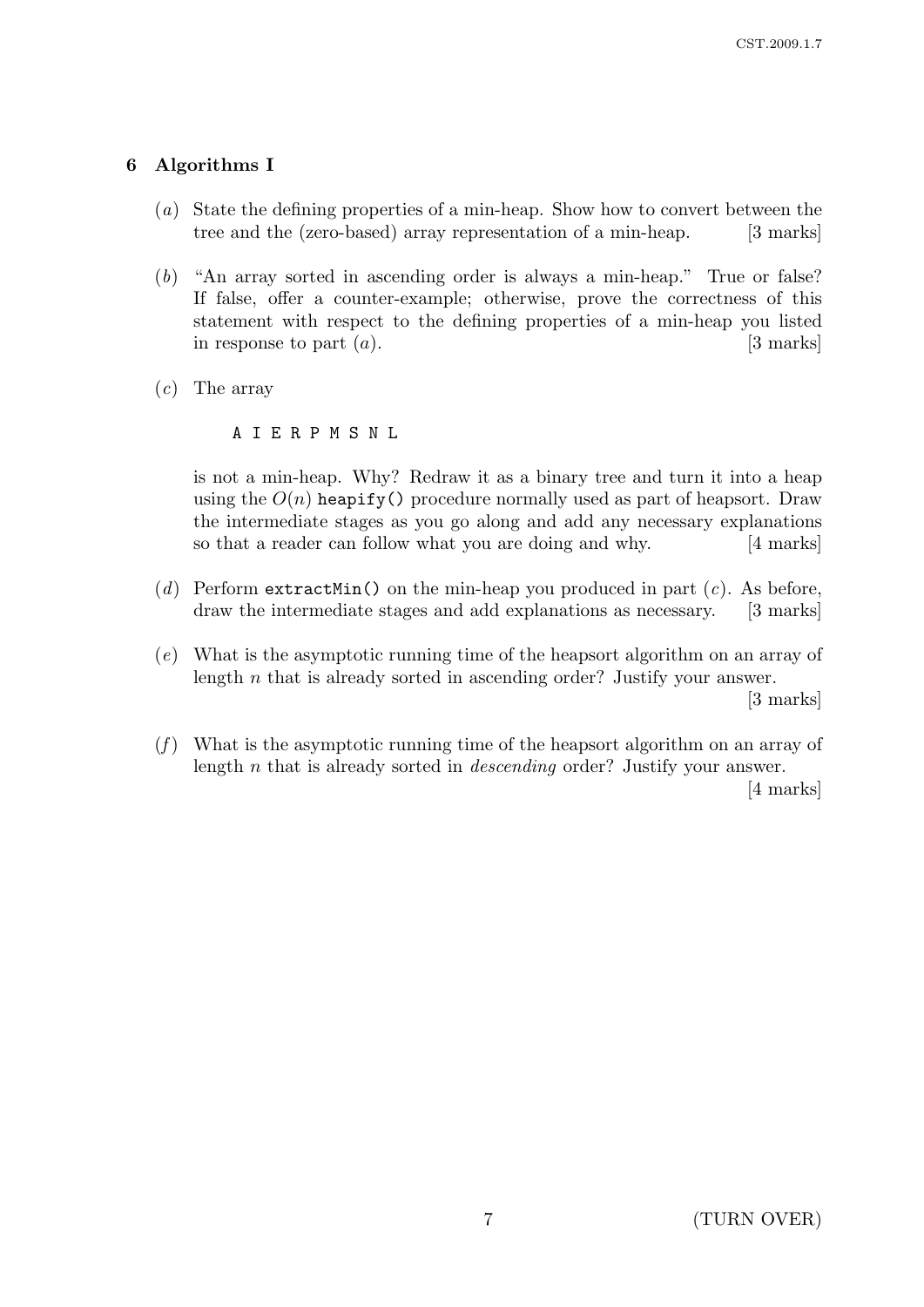### SECTION D

#### 7 Software Design

(a) Describe the difference between a class and an instance. Show typical examples of each as they would be represented in UML diagrams and in source code.

[4 marks]

- (b) Explain the relationship between information hiding and loose coupling. Your explanation should mention class interfaces, visibility modifiers, and accessor methods. [6 marks]
- (c) Consider the design of a future student records database system for Cambridge, and in particular, a module for examination registration and grading. Use this example to illustrate some of the separate phases of a software design project, by showing outline examples of:
	- $(i)$  a usage scenario,
	- $(ii)$  a class diagram related to that scenario,
	- $(iii)$  a collaboration diagram related to the scenario, and
	- $(iv)$  the public interfaces and fields for two of the classes in these diagrams.

You should not attempt to describe a complete design, but simply include enough detail to show the differences and relationships between these kinds of design model.

[10 marks]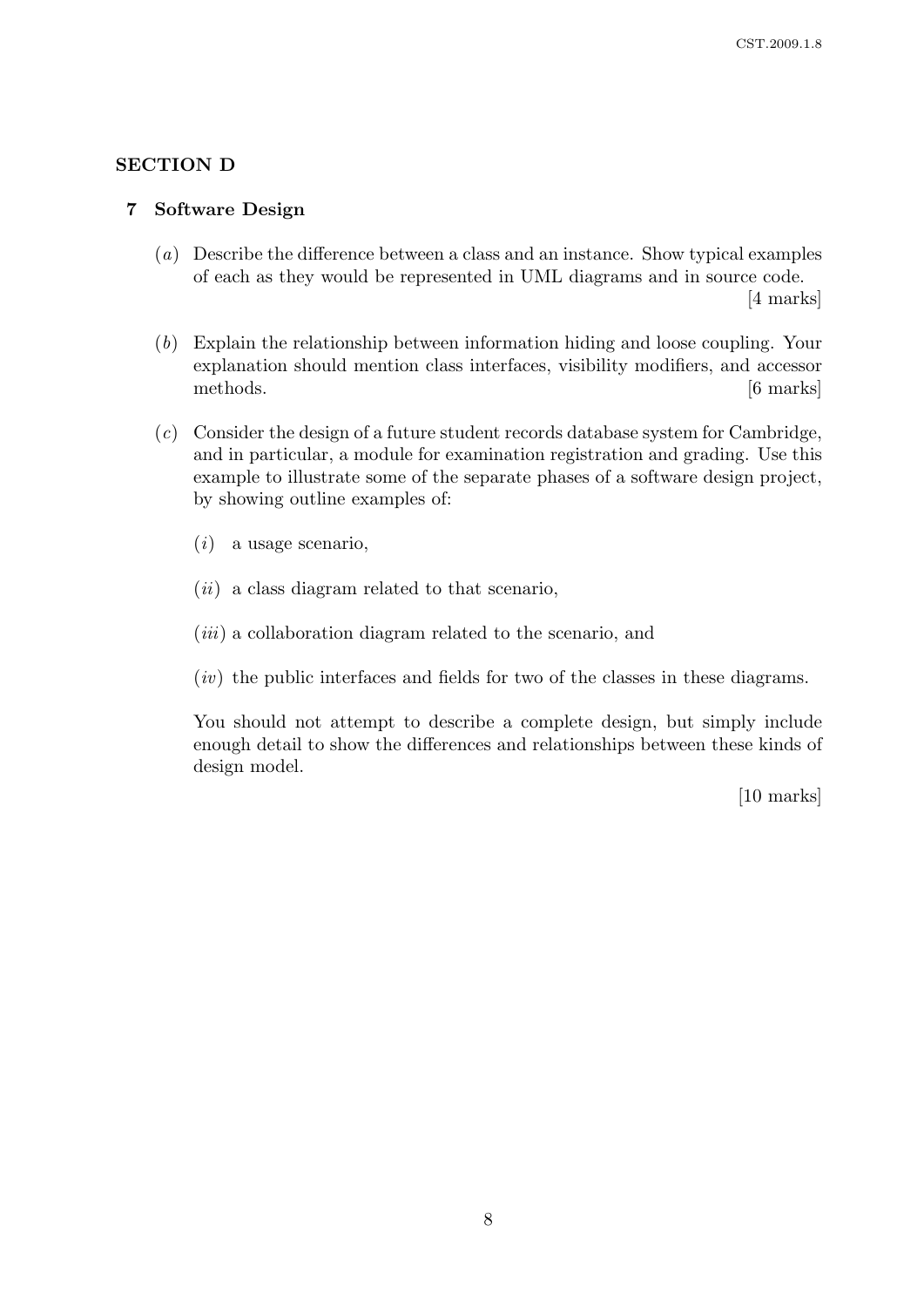## 8 Programming Methods and Java

(a) Consider the method sum defined in Java as

```
public byte sum (int n) {
  byte result=0;
  for (int i=0; i \le n; i++) result += (1 \le i);return result;
}
```
- (i) What are the most positive and most negative values that can be represented by a byte? [2 marks]
- $(ii)$  Assuming byte and int are of arbitrary size, write down an expression for the result of sum in terms of n. For what range of n does sum actually compute the result of your expression? [4 marks]
- (b) The UML class diagram below defines the software structure for an online forum, where users can post messages beneath specific topics. Topics are unique and displayed alphabetically, with associated messages displayed chronologically by creation date.



- (i) Identify appropriate data structures from the Java standard library for the variables topics (the set of all topics) and messages (the set of all messages in a given topic). [4 marks]
- (ii) Based on your choices, write Java code for the methods addTopic and displayMessages. [4 marks]
- (iii) Using a design pattern, modify the UML diagram to allow users to "subscribe" to a topic (i.e. be notified using the method email when new messages are posted in that topic). Users should also be able to unsubscribe. You should identify the pattern and annotate any important methods. [6 marks]